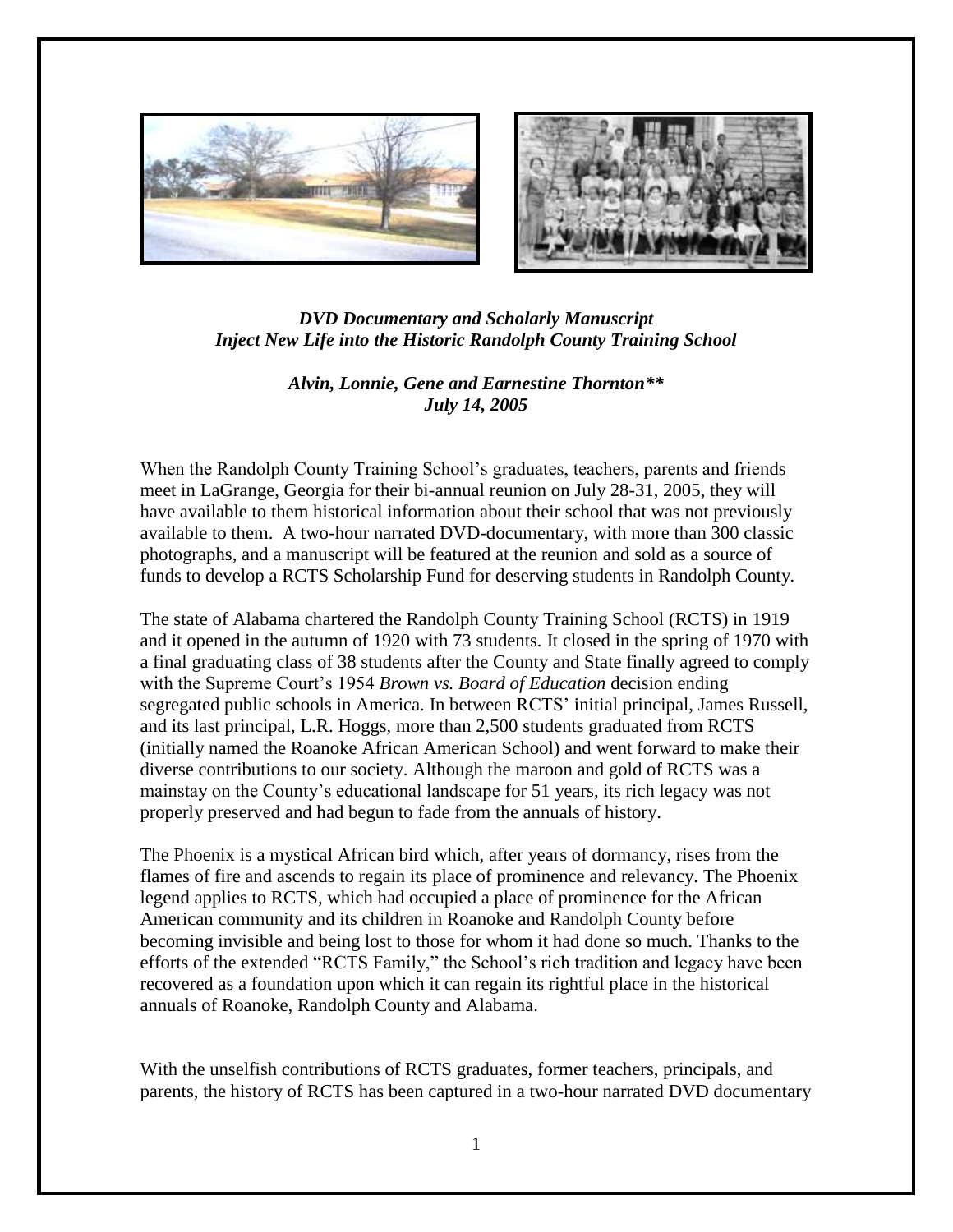(*Behind These Silent Walls: The Tradition and Legacy of the Randolph County Training School-- 1919-1970*) and a manuscript that carries the same title. The DVD and manuscript capture the 51 year history of the School and places it in the historical context in which it was created, developed and was closed. Although the DVD and manuscript carry our names, they are community projects in every sense.

The need had long been evident and older graduates of RCTS, holding on to their precious memories, newspaper articles and pictures, frequently admonished younger graduates to document the history of the Randolph County Training School before it was too late. They feared that with death, lost memories, invidious neglect and destroyed official documents, the glorious history of RCTS would be lost. Most prominent among them were Velma Terry and the School's teachers whose early lives were, in part, centered on their school -- RCTS. Responding to the call of the elders to uncover and preserve the illustrious history of RCTS, those who loved it rallied to uncover the historical information that will help restore the lost legacy and tradition of the Randolph County Training School.

In producing the DVD documentary and writing the manuscript, we observed those who loved RCTS and understood the educational and cultural lessons that can be learned from it. We considered the short essays that they wrote about the school and noticed their pride they had in displaying historic pictures and sharing stories about their unique school experiences. The occasional newspaper stories about RCTS also drew our attention. A powerful motivating factor that led to our commitment to complete the projects was our discovery that only scant information about RCTS, a major educational institution in Roanoke, Randolph County and Alabama, was available in local, regional and state libraries. It was as if the school never existed. The historical void had to be filled. The project became a "sibling effort" and gave us an opportunity to pool our various academic, research, technological, and multi-media interests to produce *"Behind These Silent Walls."* What began as a brief PowerPoint presentation at the RCTS 2003 Reunion became a labor of deep renewed love for a school and its students and respect for its teachers and principals.

In completing the projects, we benefited from the initial pioneering research that Velma Terry completed. She was a RCTS oracle and early on insisted on the need to preserve the school's legacy. She shared her research with us and urged us to build upon it to rediscover her beloved RCTS and make it available to the children as a source of cultural pride and dignity in the face of cultural alienation, inequality and discrimination. With her work as a foundation, we: (1) examined each edition of the *Roanoke Leader* between 1919 and 1970, finding valuable information about the school in articles written by its teachers and principals; (2) interviewed older RCTS graduates, former teachers, parents and local and regional librarians; (3) researched archival documents; and (4) examined scholarly documents for information about the approach that was used to educate African American children in the rural South during the period of the school's existence. Interviews with individuals such as James Coleman, Countess Chapman, Alfred Hill, Ceroy Pate, Rev. Robert Heflin, Rev. Myris Bell, Tavie Heflin, Ben A. Outland, John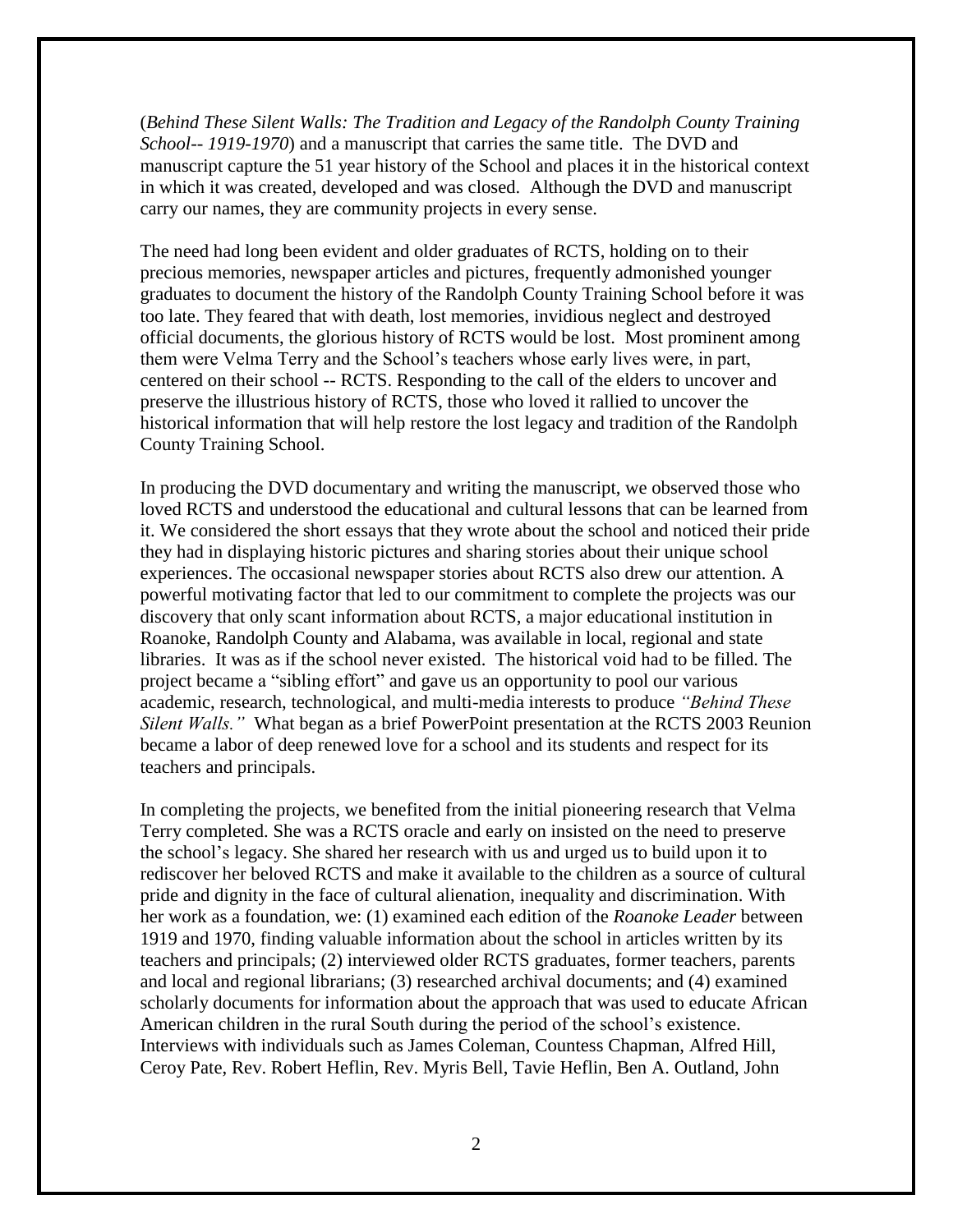Hendricks, and Clarence Jarrells were especially useful to our effort to capture the school's early history (1919 to 1936).

Linnie Dora Pinkard was its first graduate and Dennis Ware was its last graduate in May of 1970. Between them are many good and not so good memories, and academic, athletic and other achievements that defined the RCTS landscape. The memories of students and members of the community about RCTS will vary greatly. Indeed, each individual will recall people and events differently and they will assign different levels of significance to them. All who graced the halls of RCTS will recall the halls lined with precious pictures of graduating classes, trophy cases filled with symbols of athletic triumphs against local and regional foes, and the friendships of schoolmates who shared the RCTS experience and the faces of caring and supportive teachers and principals.

Hattie P. Clark, one of RCTS' long-serving teachers and the mother of Charlotte Clark,, pinned an essay for the *Randolph Leader* on the eve of the closing of RCTS in 1970 that summarized the history of the school with the phrase *"Behind These Silent Walls."* Two months after the official closing of RCTS, Hattie P. Clark wrote: "I would like to take this opportunity to say farewell to Old Randolph – the Randolph County Training School." She said, "... it has become one of the greatest assets within this community as far as African American people are concerned. It is all we ever had to call our own. It is the only building in Roanoke or Randolph County where we as a people felt the warmth of welcome. Our parents, fore-parents and other members of the African American community helped raise money to buy the land upon which the building now stands. Many donated hard-earned cash, when a dollar was really a dollar. Many never lived to see the fruit of their labor. Now behind the walls of Old Randolph linger only the memories of the many years which we devoted to – silent memories of pleasure, silent memories not so pleasant."

She continued with "*Behind the silent walls* linger the memories of beautiful proms, which thrilled the junior and senior classes year after year. Behind the walls of this building remain the silent memories of the sound of the huge drum of the RCTS Marching Band. Behind the walls, linger the memories of the many cold, chilly winter days when the boiler wouldn't work, and the hot smoldering spring and fall days. Gone are the walks up and down the aisles on the cement floors, causing calluses and blisters on our feet. Gone are the dreams of little folk who saw the health nurse coming down the hall. Gone are the dedicated teachers who sat behind the desks and tried to help the slow child and make him or her a part of the class. Gone, gone, gone; and with it go the memories of generations of students who passed through the Randolph County Training School."

In writing the easy, Hattie P. Cark was reminding her readers of the efforts of caring teachers and support staff, the many good times that students had and the significance of the school to the African American community. She was also alerting the community to the uncertain future of African American children that was just over the horizon as the school closed. We adopted the phrase "Behind These Silent Walls" as the title of the DVD documentary and manuscript because it speaks to the RCTS walls, which housed